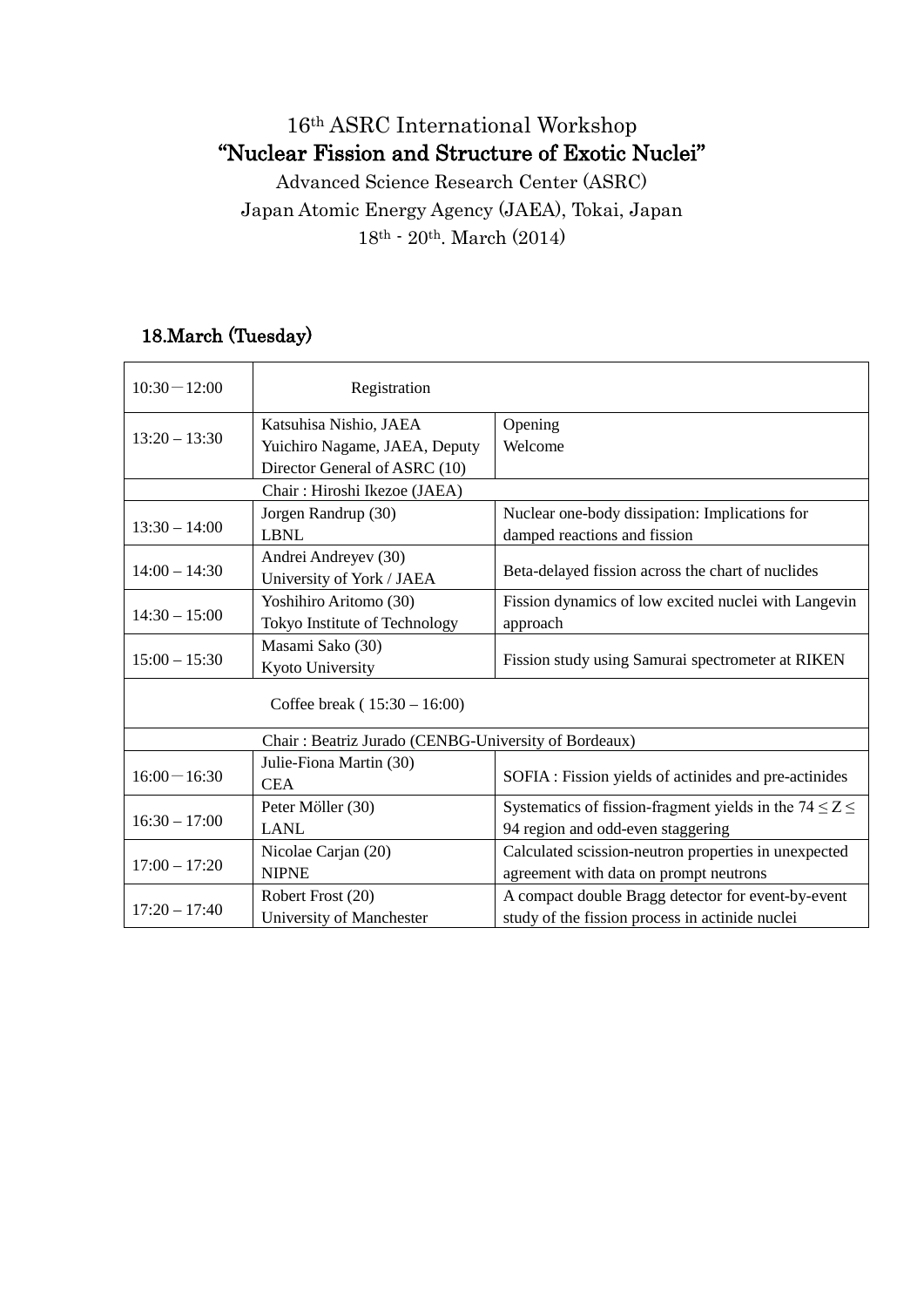## 19.March (Wednesday)

| Chair: Krzysztof Rykaczewski (ORNL) |                                                             |                                                                                                               |  |  |
|-------------------------------------|-------------------------------------------------------------|---------------------------------------------------------------------------------------------------------------|--|--|
|                                     | Hiroyuki Oigawa (30)                                        | Transmutation of nuclear wastes by Accelerator                                                                |  |  |
| $9:00 - 9:30$                       | <b>JAEA</b>                                                 | Driven System (ADS)                                                                                           |  |  |
| $9:30 - 10:00$                      | Paul Schuurmans (30)<br><b>SCK-CEN</b>                      | The MYRRHA ADS project                                                                                        |  |  |
| $10:00 - 10:30$                     | Hiroyoshi Sakurai (30)                                      | Nuclear data programs at RIBF for nuclear                                                                     |  |  |
|                                     | <b>RIKEN</b>                                                | engineering and transmutation                                                                                 |  |  |
| Coffee break $(10:30 - 11:00)$      |                                                             |                                                                                                               |  |  |
| Chair: Jason Burke (LLNL)           |                                                             |                                                                                                               |  |  |
| $11:00 - 11:30$                     | Lucia-Ana Popescu (30)<br><b>SCK-CEN</b>                    | Radioactive ion beams at ISOL@MYRRHA                                                                          |  |  |
| $11:30 - 12:00$                     | Katsuhisa Nishio (30)<br><b>JAEA</b>                        | Fission study and nuclear data measurement at JAEA                                                            |  |  |
| <b>Workshop Photo</b>               |                                                             |                                                                                                               |  |  |
|                                     |                                                             | $(12:00 - 13:10)$ Lunch                                                                                       |  |  |
|                                     | Chair: Laurent Tassan-Got (IPN-Orsay/ Universite Paris-Sud) |                                                                                                               |  |  |
|                                     | Jason Burke (30)                                            | Surrogate reactions for $(n,f)$ and $(n,g)$ cross sections                                                    |  |  |
| $13:10 - 13:40$                     | <b>LLNL</b>                                                 |                                                                                                               |  |  |
|                                     | Beatriz Jurado (30)                                         | Surrogate-reaction studies by the CENBG                                                                       |  |  |
| $13:40 - 14:10$                     | <b>CENBG-University of Bordeaux</b>                         | collaboration: status and perspectives                                                                        |  |  |
| $14:10 - 14:40$                     | Carme Rodriguez (30)                                        | Multi-nucleon transfer induced fission in inverse                                                             |  |  |
|                                     | <b>GANIL</b>                                                | kinematics                                                                                                    |  |  |
|                                     |                                                             | Coffee break $(14:40 - 16:00)$                                                                                |  |  |
|                                     |                                                             | J-PARC Tour (14:40 - 16:00)                                                                                   |  |  |
|                                     |                                                             |                                                                                                               |  |  |
| Chair: Hiroyoshi Sakurai (RIKEN)    |                                                             |                                                                                                               |  |  |
| $16:00 - 16:30$                     | Dimiter Balabanski (30)<br>ELI-NP, IFIN-HH                  | Fission study at the new ELI-NP facility                                                                      |  |  |
| $16:30 - 17:00$                     | Yutaka Watanabe (30)<br><b>KEK</b>                          | Study of multinucleon transfer reactions of $^{136}Xe$ +<br><sup>198</sup> Pt for production of exotic nuclei |  |  |
| $17:00 - 17:20$                     | Thomasz Cap (20)                                            | Polar-side emission of heavy IMFs in $^{197}$ Au + $^{197}$ Au                                                |  |  |
|                                     | University of Warsaw                                        | collisions at 23A MeV                                                                                         |  |  |
| $17:20 - 17:40$                     | Daisuke Kameda (20)                                         | Search for new isotopes and new isomers using                                                                 |  |  |
|                                     | <b>RIKEN</b>                                                | in-flight fission of a 345 MeV/nucleon $^{238}$ U beam at                                                     |  |  |
|                                     |                                                             | <b>RIKEN RI Beam Factory</b>                                                                                  |  |  |
| <b>Workshop Dinner</b><br>$18:30-$  |                                                             |                                                                                                               |  |  |
|                                     |                                                             |                                                                                                               |  |  |